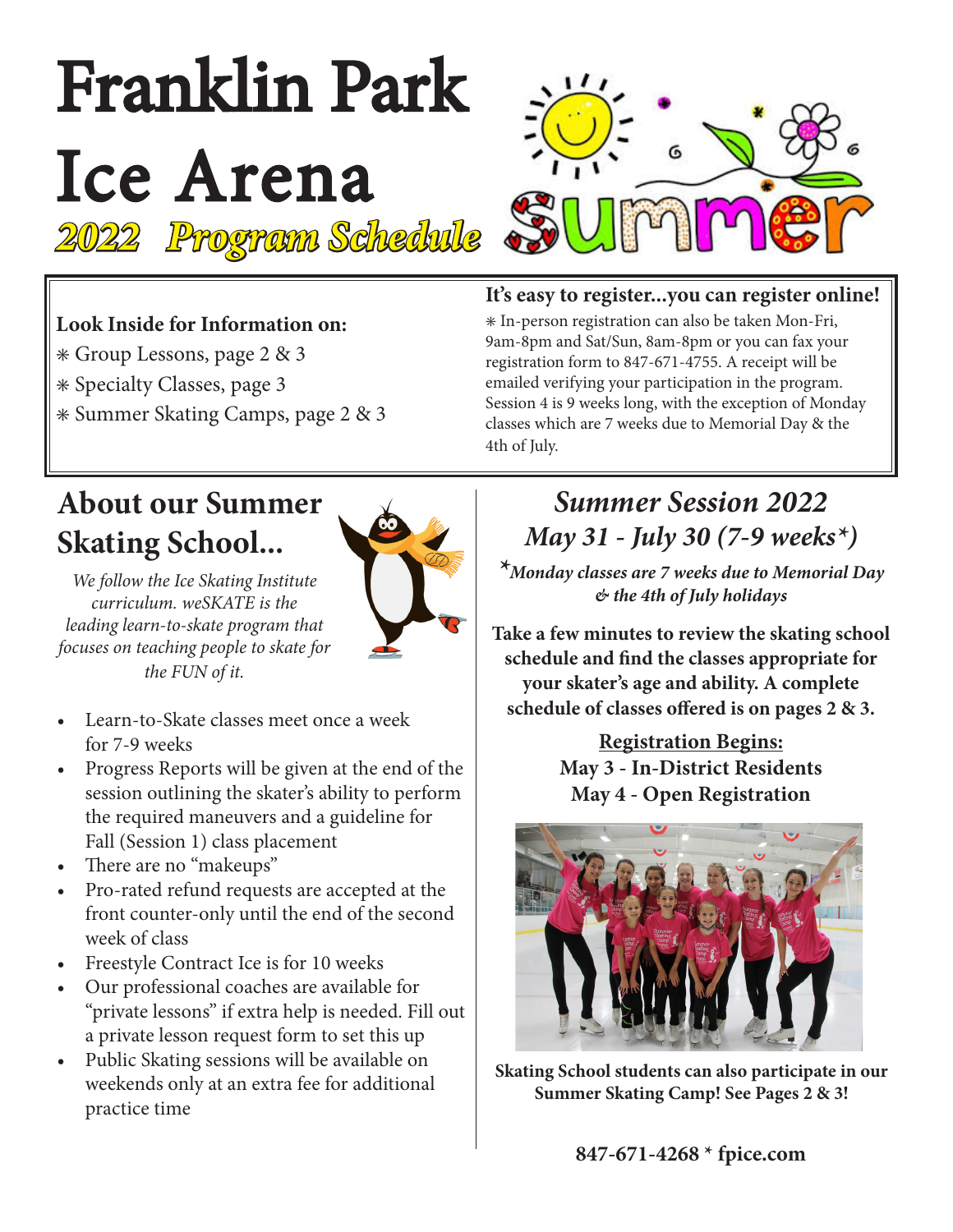## **TOT CLASSES AGES 3, 4 & 5**

#### **Tot 1 (beginners ages 3-5)**

| Day                         | <b>Time</b>     | <b>Wks</b> | <b>ID/OD</b> | Code |
|-----------------------------|-----------------|------------|--------------|------|
| Monday~                     | 4:30-5:00 pm    | 7          | \$54         | 5979 |
| Wednesday~                  | 4:00-4:30 pm    | 9          | \$69         | 5646 |
| Wednesday~                  | 5:10-5:40 pm    | 9          | \$69         | 5647 |
| Saturday~                   | $9:40-10:10$ am | 9          | \$69         | 5696 |
| TOT 2 (FOR TOT 1 GRADUATES) |                 |            |              |      |
| Dav                         | Time            | Wks        | ID<br>nn     | Code |

| Day        | rme             | <b>VVKS</b> | w    |      | <b>OD COUP</b> |
|------------|-----------------|-------------|------|------|----------------|
| Monday~    | 4:30-5:00 pm    |             | \$60 | \$72 | 6012           |
| Wednesday~ | 4:00-4:30 pm    | 9           | \$76 | \$92 | 5650           |
| Wednesday~ | 5:10-5:40 pm    | 9           | \$76 | \$92 | 5651           |
| Saturday~  | $9:40-10:10$ am | 9           | \$76 | \$92 | 5648           |

#### **Tot 3/4 (For Tot 2 Graduates)**

| Day        | Time            | Wks | ID   | OD.  | Code      |
|------------|-----------------|-----|------|------|-----------|
| Monday~    | 4:30-5:00 pm    | 7   | \$60 |      | \$72 6025 |
| Wednesday~ | 4:00-4:30 pm    | 9   | \$76 |      | \$92 5654 |
| Saturday~  | $9:40-10:10$ am | 9   | \$76 | \$92 | 5652      |

## **BEGINNER CLASSES AGES 6-12**

| Day        | Time           | <b>Wks</b> | <b>ID/OD</b> | Code |
|------------|----------------|------------|--------------|------|
| Monday*    | 5:10-5:50 pm   | 7          | \$60         | 5657 |
| Wednesday* | 5:10-5:50 pm   | 9          | \$78         | 5656 |
| Saturday*  | $9:00-9:40$ am | 9          | \$78         | 5659 |
| Saturday~  | 10:50-11:30 am | 9          | \$78         | 5658 |



*Did you know we also offer a Summer Skating Camp?*

## **Tot thru Gamma Camp June 7 - July 29, 2022 Tuesday & Thursday 8:30am-1:00pm Friday 8:20am-11:20am**

| # Weeks | ID    | OD    |
|---------|-------|-------|
|         | \$565 | \$600 |
|         | \$530 | \$575 |
| 6       | \$491 | \$528 |
|         | \$434 | \$472 |
|         | \$382 | \$420 |

**Camp is 8 weeks. You must register for a minimum of 4 weeks. 25% due at registration. 3 additional payments automatically withdrawn May 20, June 17 & July 15.** 

> **For a more detailed brochure, visit our website www.fpice.com**

*We also offer Delta thru Freestyle Camp! See the next page!*

## **SUMMER CLASSES**

| Day                                   | Time                                                                                                                    | <b>Wks</b> | ID           | OD            | Code         |
|---------------------------------------|-------------------------------------------------------------------------------------------------------------------------|------------|--------------|---------------|--------------|
| gliding, beginning stroking)          | <b>PRE-ALPHA</b> or skaters who passed Beginners (swizzles,                                                             |            |              |               |              |
| Wednesday~                            | 5:10-5:40 pm                                                                                                            | 9          | \$90         | \$105         | 5662         |
| Saturday*                             | 9:00-9:40 am                                                                                                            | 9          | \$90         | \$105         | 5661         |
| Saturday~                             | 10:10-10:40 am                                                                                                          | 9          | \$90         | \$105         | 6019         |
| stroking and crossovers)              | <b>ALPHA 1 &amp; 2 Combined</b> (snowplow stop, forward                                                                 |            |              |               |              |
| Monday~                               | 5:10-5:50 pm                                                                                                            | 7          | \$70         | \$82          | 6023         |
| Wednesday*                            | 5:10-5:50 pm                                                                                                            | 9          | \$90         | \$105         | 5667         |
| Saturday~                             | 10:10-10:50 am                                                                                                          | 9          | \$90         | \$105         | 5669         |
| crossovers)<br>advanced skill levels. | <b>BETA 1 &amp; 2 Combined</b> (t-stops, back stroking and<br>Skaters may be divided within classes into basic and more |            |              |               |              |
| Monday*                               | 5:10-5:50 pm                                                                                                            | 7          | \$70         | \$82          | 5672         |
| Wednesday~                            | 4:30-5:10 pm                                                                                                            | 9          | \$90         | \$105         | 5674         |
| Saturday~                             | 10:50-11:30 am                                                                                                          | 9          | \$90         | \$105         | 5673         |
| <b>GAMMA</b><br>Monday~<br>Wednesday* | 4:00-4:30 pm<br>5:10-5:50 pm                                                                                            | 7<br>9     | \$70<br>\$90 | \$82<br>\$105 | 5685<br>5687 |
| <b>DELTA</b>                          |                                                                                                                         |            |              |               |              |
| Monday~                               | 4:00-4:30 pm                                                                                                            | 7          | \$70         | \$82          | 5676         |
| Wednesday*                            | 5:10-5:50 pm                                                                                                            | 9          | \$90         | \$105         | 5678         |
|                                       |                                                                                                                         |            |              |               |              |

## **ADULTS LIKE TO SKATE TOO!**

**AGES 15 & OLDER** enroll in a weekly class. You can remain in the same class learning all the skills from our curriculum of Beginner and Intermediate levels.

#### **TEEN & ADULT** (Beginner and Intermediate)

| Day            | Time           | Wks | ID   | OD –       | Code |
|----------------|----------------|-----|------|------------|------|
| Wednesday* INT | 5:10-5:50 pm   | 9   | \$90 | \$105 5695 |      |
| Saturday* BEG  | $9:00-9:40$ am | 9   | \$90 | \$105 5663 |      |
| Saturday* INT  | $9:00-9:40$ am | 9   | \$90 | \$105      | 5664 |

**~Studio Arena \*Main Arena**

**Questions? Contact our Skate School Director Anne Raucci at 847-671-4268 or email araucci@fpparks.org**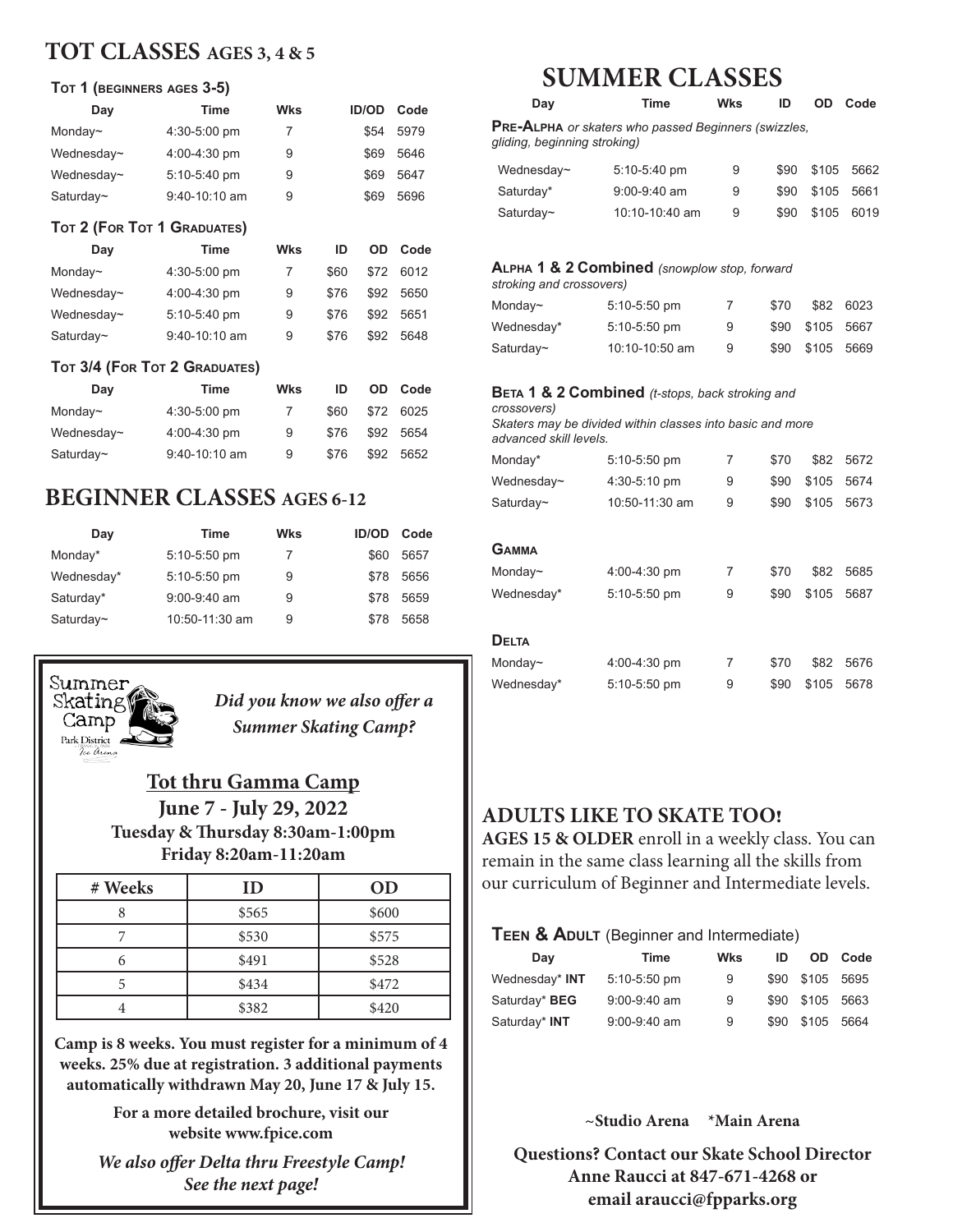## **FREESTYLE CLASSES**

*Student/Teacher Ratio for Freestyle levels ~ 10:1*

| Day                          | Time         | <b>Wks</b>     | ID    | OD    | Code |
|------------------------------|--------------|----------------|-------|-------|------|
| <b>FREESTYLE 1</b>           |              |                |       |       |      |
| Monday*                      | 5:10-5:50 pm | 7              | \$80  | \$95  | 5679 |
| Wednesday*                   | 5:50-6:30 pm | 9              | \$105 | \$120 | 6013 |
| <b>FREESTYLE 2</b>           |              |                |       |       |      |
| Monday*                      | 5:10-5:50 pm | 7              | \$80  | \$95  | 5681 |
| Wednesday*                   | 5:50-6:30 pm | 9              | \$105 | \$120 | 6014 |
| <b>FREESTYLE 3</b>           |              |                |       |       |      |
| Monday*                      | 5:10-5:50 pm | 7              | \$80  | \$95  | 5682 |
| Wednesday*                   | 5:50-6:30 pm | 9              | \$105 | \$120 | 6015 |
| <b>FREESTYLE 4</b>           |              |                |       |       |      |
| Monday*                      | 5:10-5:50 pm | $\overline{7}$ | \$80  | \$95  | 5683 |
| Wednesday*                   | 5:50-6:30 pm | 9              | \$105 | \$120 | 6016 |
| <b>FREESTYLE 5 AND ABOVE</b> |              |                |       |       |      |
| Monday*                      | 5:50-6:30 pm | 7              | \$80  | \$95  | 6017 |
| Wednesday*                   | 5:50-6:30 pm | 9              | \$105 | \$120 | 6018 |

## **SPECIALTY CLASSES**

| Day | Time | Wks | ID | OD Code |  |
|-----|------|-----|----|---------|--|
|     |      |     |    |         |  |

#### **Spectrum (Power Class)**

*Take your skating skills to the next level!* This class focuses on improving edge quality while working on modern drills and patterns. Must be Delta or above.

Monday\* 6:40-7:10 pm 7 \$82 \$94 6040

#### **Moves in the Field + Freestyle**

This class will help skaters increase power and strength. The focus is on edge quality, power, extension, and quickness.

| Tuesday*  | $6:00-6:30$ am |          |  | \$105 \$125 5690 |  |
|-----------|----------------|----------|--|------------------|--|
| Freestyle | $6:30-7:00$ am | Included |  |                  |  |

## **Ice Dancing + Freestyle**

For skaters Delta or above. This class will be an introduction to Ice Dance patterns. You will be preparing for your Ice Dancing tests. Ice dancing is especially helpful to Synchroskaters, as these tests are required for high level teams. You will also improve the edgequality of all your turns & steps.

| Thursday* | $6:00-6:30$ am |          |  | \$105 \$125 5688 |  |
|-----------|----------------|----------|--|------------------|--|
| Freestyle | $6:30-7:00$ am | Included |  |                  |  |

## **Boys Club**

This is a time for boys of all ages to come together and skate. Learn basic skills all the way through freesyle elements! This class will be taught on the Main Arena by our instructor, Nico Osseland.

| Wednesday* | $5:50-6:30$ pm |  | \$100 | \$120 | 5675 |
|------------|----------------|--|-------|-------|------|
|------------|----------------|--|-------|-------|------|

#### **Fusion Skating Club**

Come and join your fellow skaters of all ages & levels! We will be preparing for the ISI Worlds Competition this August 4-7. Routines will include "Hairspray," Team Compulsories, Ensambles & various ice show numbers from the Spring show. We will also begin next season's routine. If you would like to compete at ISI Worlds this summer, this class is for you!

Tuesday\* 4:30-6:00 pm 9 \$153 ID/OD 6022

#### **Picks & Sticks**

This class is designed for the figure skater who would like to try their hand at hockey. You will learn drills to take your skating ability to a new sport. Level: FS1 & Above. Must bring stick, gloves & helmet.

Instructors: Maura Drew & Nico Osseland

Wednesday\* 4:30-5:00 pm 9 \$105 \$120 6024



*Did you know we also offer a Summer Skating Camp?*

## **Delta thru Freestyle Camp**

**June 7 - July 29, 2022 Tuesday & Thursday 8:00am-2:20pm Friday 8:00-11:20am**

| # Weeks | ID    | <b>OD</b> |
|---------|-------|-----------|
| Ω       | \$795 | \$832     |
|         | \$756 | \$791     |
| 6       | \$684 | \$714     |
|         | \$633 | \$660     |
|         | \$575 | \$600     |

**Camp is 8 weeks. You must register for a minimum of 4 weeks. 25% due at registration. 3 additional payments automatically withdrawn May 20, June 17 & July 15.** 

> **For a more detailed brochure, visit our website www.fpice.com**

*Tot thru Gamma Camp information on previous page!*